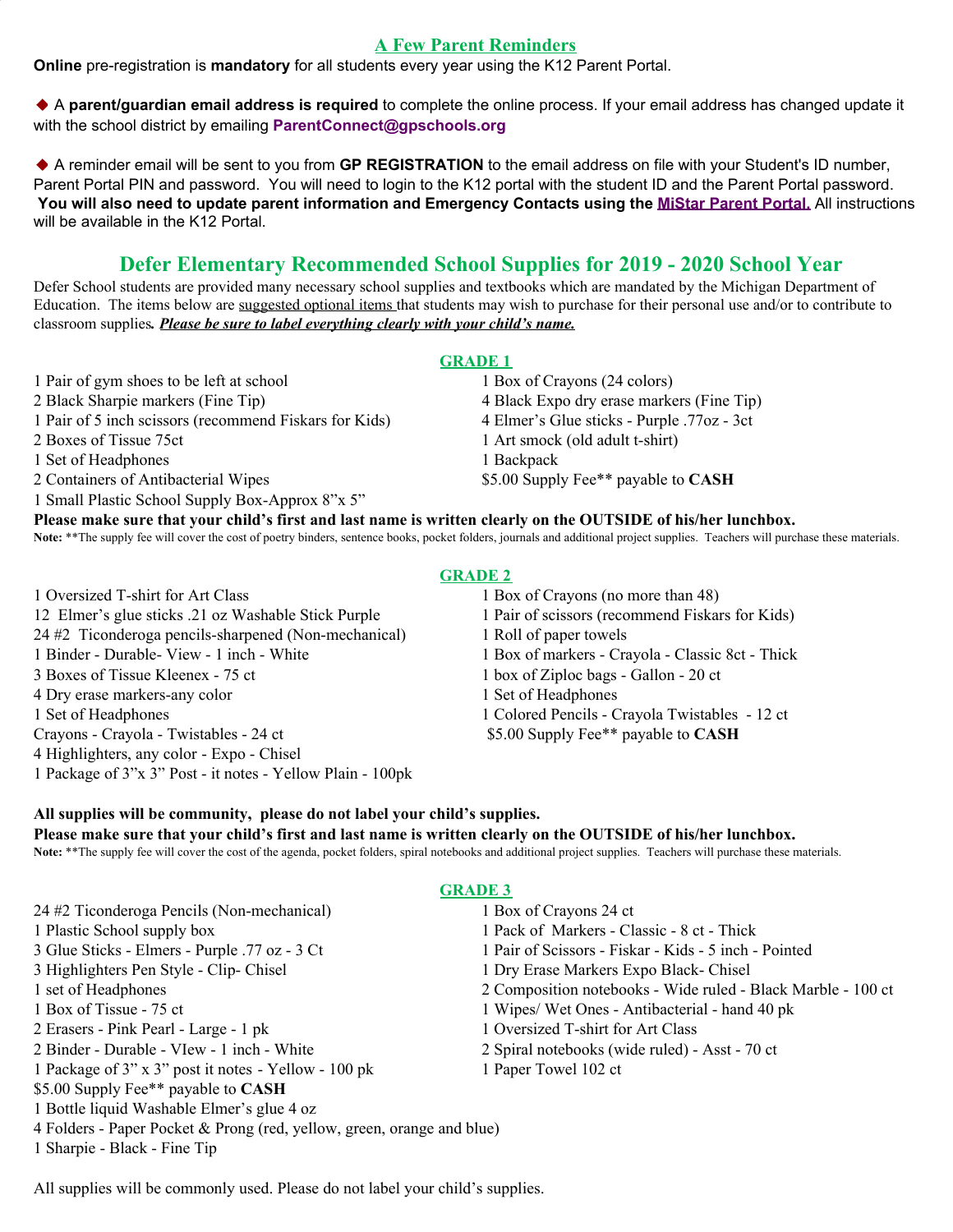#### **Please make sure that your child's first and last name is written clearly on the OUTSIDE of his/her lunchbox.Note:** \*\*The supply fee will cover the cost of additional project supplies. Teachers will purchase these materials.

3 Large Glue Sticks 1 Box of Crayons (24 or more) 1 Plastic Pencil Sharpener (Enclosed) 2 hole 2 (fine point) black Sharpies 1 Box of Colored Pencils (24 or more) 1 Pencil Pouch (3 Ring) 2 Notebooks - 1 Sub - Wide - Asst - 70 ct 24 #2 Ticonderoga Pencils (Non-mechanical) 2 Red Pens 5 folders with at least 2 fasteners**/**pockets 2 Boxes of Tissue 75 ct 1 Pair of Scissors - Kids - 5 inch - Pointed 1 Bulk Package of 3"x 3" Post-It Notes Plain - Yellow 1 Box of pencil top erasers 12 pk \$5.00 Supply Fee\*\* payable to **CASH** 1 Zipper Freezer Bags - 20 ct 1 binder - Durable - View 1.5 inch - White 1 Elmer's Liquid Glue 1 Art Shirt 1 set of Headphones 1 Box of Markers - Classic - Thick - 8 Ct. 1 Hand Sanitizer - Dispensing Pump - 8 oz

#### **GRADE 4**

1 Pack of Highlighters - 3 pk - Clip - Chisel 2 Composition notebooks - Wide Ruled - Black Marble - 100 ct

#### **Please make sure that your child's first and last name is written clearly on the OUTSIDE of his/her lunchbox.**

3 Large Glue Sticks 1 Box of Crayons (24 or more) 1 Plastic Pencil Sharpener (Enclosed) 2 hole 2 (fine point) black Sharpies 1 Box of Colored Pencils (24 or more) 1 Pencil Pouch (3 Ring) 2 Notebooks - 1 Sub - Wide - Asst - 70 ct 24 #2 Ticonderoga Pencils (Non-mechanical) 2 Red Pens 5 folders with at least 2 fasteners**/**pockets 2 Boxes of Tissue 75 ct 1 Pair of Scissors - Kids - 5 inch - Pointed 1 Bulk Package of 3"x 3" Post-It Notes Plain - Yellow 1 Box of pencil top erasers 12 pk \$5.00 Supply Fee\*\* payable to **CASH** 1 Zipper Freezer Bags - 20 ct 1 binder - Durable - View 1.5 inch - White 1 Elmer's Liquid Glue 1 Art Shirt 1 set of Headphones 1 Box of Markers - Classic - Thick - 8 Ct. 1 Hand Sanitizer - Dispensing Pump - 8 oz

# **GRADE 5**

1 Pack of Highlighters - 3 pk - Clip - Chisel 2 Composition notebooks - Wide Ruled - Black Marble - 100 ct

#### **Please make sure that your child's first and last name is written clearly on the OUTSIDE of his/her lunchbox.**

#### **MAGNET 2/3**

| 24 #2 Ticonderoga Pencils (Non-mechanical)                      | 1 Box of Crayons 24 ct                                       |
|-----------------------------------------------------------------|--------------------------------------------------------------|
| 1 Plastic School supply box                                     | 1 Pack of Markers - Classic - 8 ct - Thick                   |
| 3 Glue Sticks - Elmers - Purple .77 oz - 3 Ct                   | 1 Pair of Scissors - Fiskar - Kids - 5 inch - Pointed        |
| 3 Highlighters Pen Style - Clip- Chisel                         | 1 Dry Erase Markers Expo Black-Chisel                        |
| 1 set of Headphones                                             | 2 Composition notebooks - Wide ruled - Black Marble - 100 ct |
| 1 Box of Tissue - 75 ct                                         | 1 Paper towel 102 ct                                         |
| 1 Pack of Eraser Caps - 12 pkg                                  | 1 Oversized T-shirt for Art Class                            |
| 2 Binder - Durable - VIew - 1 inch - White                      | $1$ Pens - Bic - $2$ pk - Red                                |
| 1 Package of 3" x 3" post it notes - Yellow - 100 pk            | 2 Spiral notebooks (wide ruled)                              |
| \$5.00 Supply Fee** payable to CASH                             | 1 Ruler - 12 in                                              |
| 1 Bottle liquid Washable Elmer's glue 4 oz                      | 2 Pens - Flair - black                                       |
| 4 Folders - Paper Pocket & Prong (red, yellow, green, and blue) |                                                              |
| 1 Colored Pencils - Crayola - 12 ct                             |                                                              |